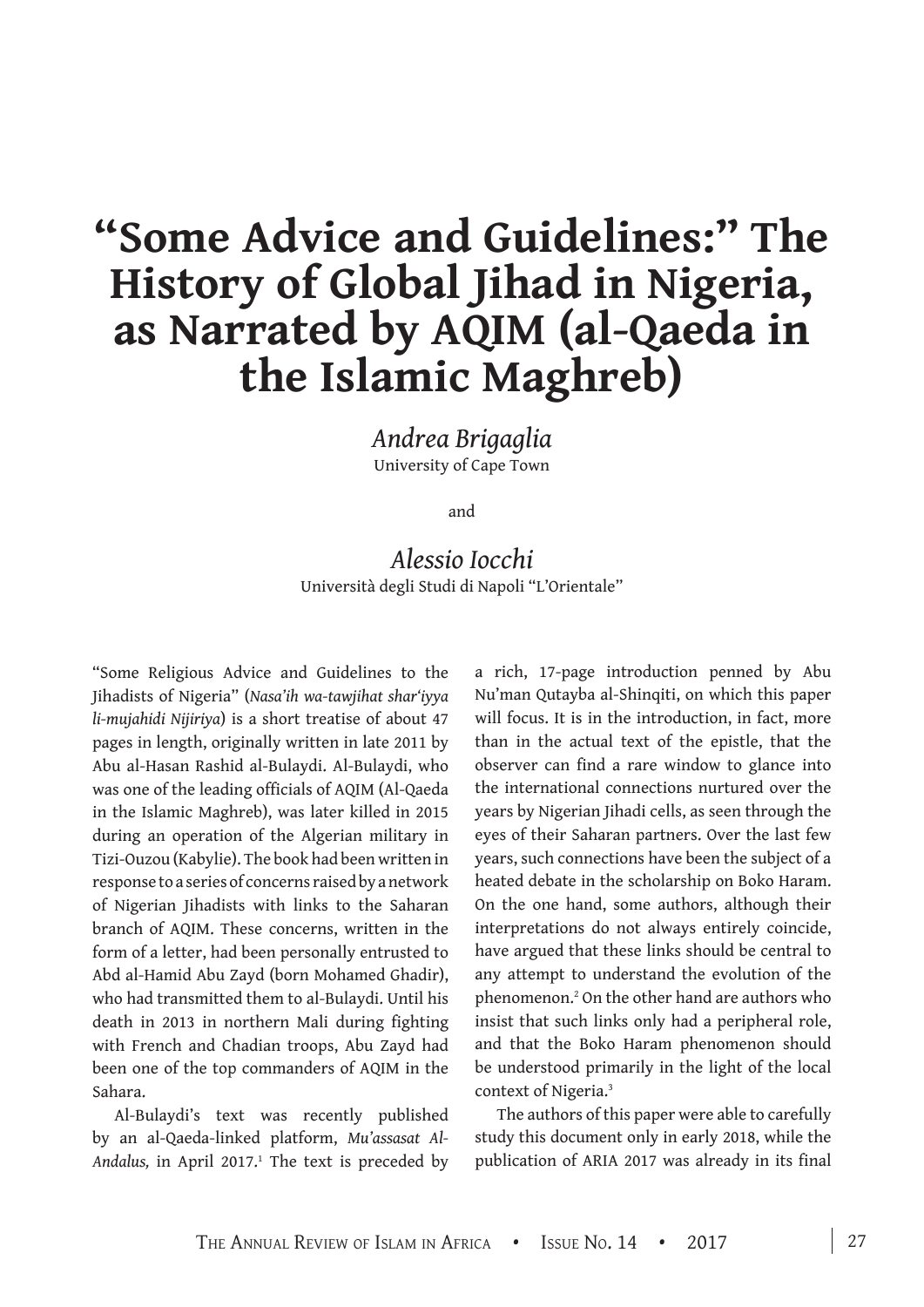stages, and decided to submit a detailed summary of it. This paper will follow a focused descriptive method and will refrain from discussing evidence of links between Nigerian Jihadis and their global counterparts provided by sources other than this document, unless this becomes necessary in order to make a specific point.<sup>4</sup> This paper was submitted before either of the authors could see the two most recent (and probably, most important) books on the topic, *Boko Haram: The History of an African Jihadist Movement* by Alex Thurston, and *The Boko Haram Reader,* by Abdulbasit Kassim and Michael Nwankpa.5 Both these books mention the text discussed here. However, neither of them provides a full summary of it.

While the goal of this paper is more empirical than interpretative, it is important to start by stressing that we will choose to avoid as far as possible the use of the term *Boko Haram.* The authors have serious doubts about the heuristic usefulness of this term, mainly for the following reasons.6

- 1. As is well known, "Boko Haram" is not, and has never been, the self-designation of any Jihadi organisation active in Nigeria. The term is a derogatory nickname originally introduced by mainstream Nigerian Salafi discourses in the mid-2000s, in an effort to delegitimise their Jihadi counterparts by focusing the attention of the Nigerian Muslim public on the weakest point of their ideology (the religious ban on Nigerian government schools), while at the same time glossing over its two most fundamental aspects (the prohibition of constitutional democracy and the connection to international Jihadi trends).
- 2. The ties between a group of Nigerian Jihadists and their Algerian counterparts, discussed in this paper, date to a time that predates by several years the first appearance of the term "Boko Haram" in the Nigerian press and popular discourses. Even if one had to accept the popular label "Boko Haram" as a designation of the organisation led by Muhammad Yusuf in the mid-2000s, one would still need to invent another suitable term for its precursor cells.
- 3. The 2012 split between the Jihadi group led by Yusuf's official successor Abubakar Shekau, and a group of Yusuf's followers loyal to AQIM, led by Khalid al-Barnawi and self-designated as *Ansar al-Muslimin fi Bilad al-Sudan* (usually abbreviated as Ansaru), has been widely documented in the literature.7 Media discourses, however, have continued to use "Boko Haram" as an umbrella term for both groups, creating additional confusion. Adherence to the general umbrella term "Jihadism" and the use of "Ansaru" (or AQIM-linked) and "Shekau's group" for the two major organisational structures present in the Nigerian territory, will help to clear some of the confusion created by the term "Boko Haram," which wrongly suggests the existence of *one* Nigerian Jihadi structure with a single strategy and a coherent theology.
- 4. A more recent defection from Shekau, by a group of Jihadists led by Abu Mus'ab al-Barnawi and claiming loyalty to ISIS, has also been documented;<sup>8</sup> this development further empties the umbrella term "Boko Haram" of any empirical content.

After these preliminary observations, this paper will now proceed to a detailed summary of al-Shinqiti's "Introduction" to al-Bulayidi's text. The body of information provided in the "Introduction" is based, in the words of its author, on "oral sources from reliable witnesses" who participated in making these exchanges, as well as on "letter exchanges [between leaders of AQIM and Nigerian Jihadists] preserved in my personal archive" (p. 1). This paper will attempt to summarise as much as possible of the "Introduction to *Some Advice and Guidelines.*" Although al-Bulaydi's text was conceived as a set of guidelines for the Nigerian Jihadists loyal to AQIM, al-Shinqiti's introduction unintendedly provides an invaluable set of guidelines for the historians to understand the history of the "Boko Haram phenomenon." The *interpretation* of the effects of the links between AQIM and their Nigerian partners on the development of Jihad in Nigeria certainly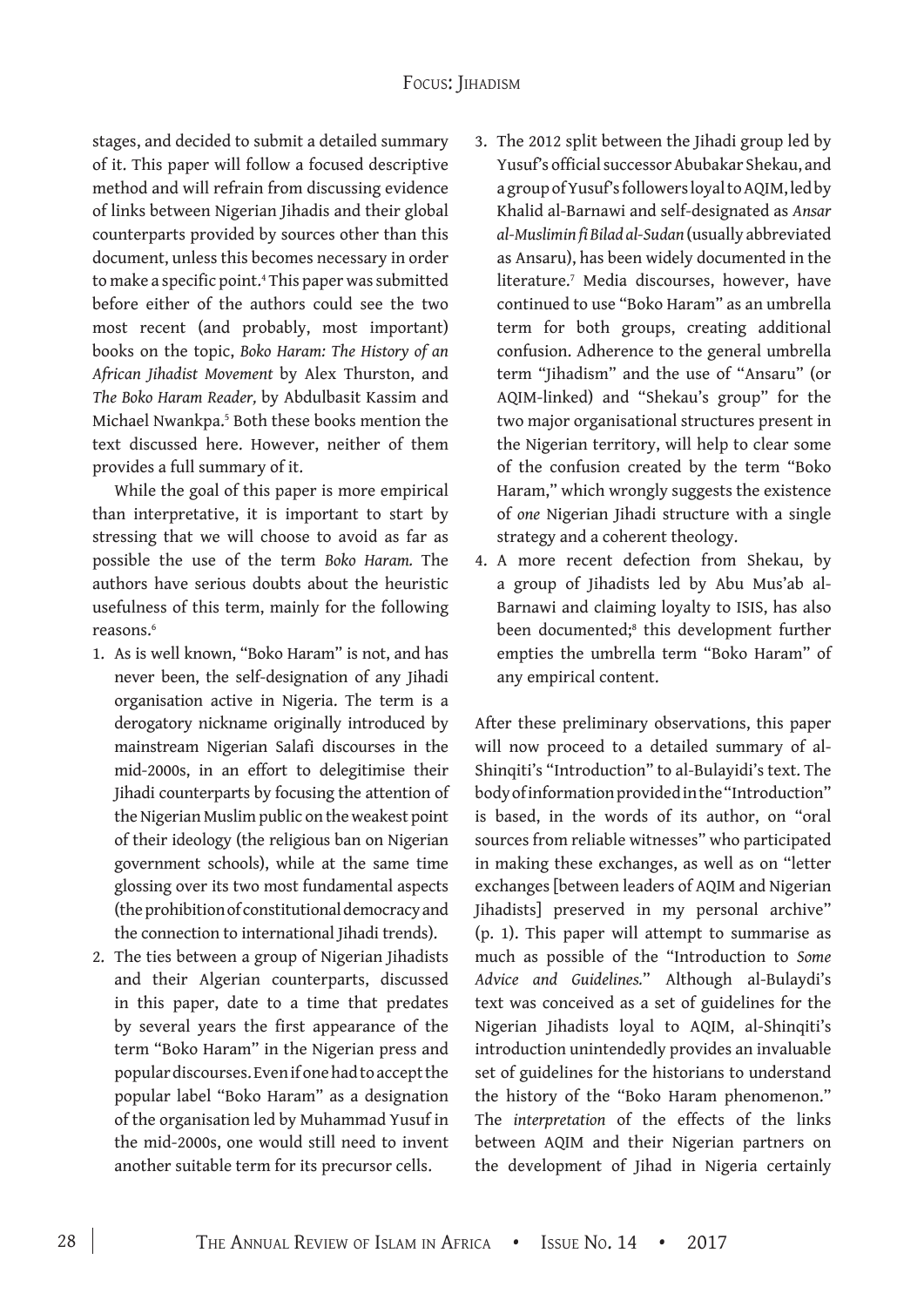remains open to question, and other sources might well provide legitimate counter-arguments to our ultimate conviction that the links between Nigerian and international Jihadis constitute a fundamental part of the contemporary history of Islam in Nigeria. However, by following the "guidelines" provided by al-Shinqiti's text, historians can find a path to some consensus around the *basic chronology* of such connections. While the discussion of interpretative matters remains open as in every historical debate, al-Shinqiti's guidelines might help us to find some shared empirical grounds to continue the debate about the history of the elusive Nigerian Jihadi organisation(s) in a constructive way.

#### **Beginnings**

According to al-Shinqiti, the first contacts between an unspecified number of Nigerians and the Algerian Jihadi organisations that would develop in 1998 into GSPC (Salafist Group for Preaching and Combat) and later (2007) into AQIM, are older than has been argued to date, even by those observers who were advancing the hypothesis that the history of "Boko Haram" needs to be read in the light of such international links. It is important to note, however, that for a long time, these links did not translate into the opening of a new front of Jihad in Nigeria:

> The affiliation of the Nigerian brothers to the Jihad in the Sahara is old, and it predates the link of the Jihadi brothers in the Sahara with Nigeria. It is a link whose threads were woven starting from the year 1994 onwards. A number of them were martyred in this [Saharan] front, either in Mali, Niger or Algeria – we ask God to have mercy on them and to elevate their station in Paradise. (p. 6, fn 2).

No evidence, on the contrary, is provided by the "Introduction" on possible contacts entertained between Algerian Jihadis and Muhammad Yusuf during the most critical years of the latter's

rise to prominence in Nigeria (2005-2009). The "Introduction" remains silent concerning those critical years. As early as October 2009, the Nigerian Salafi scholar Muhammad Awwal al-Albani, who would be murdered in 2014, had argued that organic links existed between Yusuf and "a group in Algeria."9 While he may have well known something about the matter, it is also possible that, having become aware of the contacts established in August 2009 between some of Yusuf's followers and AQIM-Sahara (which will be detailed in the next section of this paper), he was projecting them back to previous years.

#### **The Pact: 2009**

The July-August 2009 crackdown by the Nigerian government on the network that had been led by Muhammad Yusuf in the mid-2000s, is obviously the most important turning point in the history of contemporary (local and global) Jihad in Nigeria. From the "Introduction," we learn that less than a month after the death of Yusuf on 30 July 2009,and the subsequent succession of Shekau as the new leader, a delegation of three representatives of the Nigerian Jihadi community (named as Abu Muhammad, "the trip's appointed leader," Khalid al-Barnawi and Abu Rayhana) reached out to Abd al-Hamid Abu Zayd, commander of AQIM in the Sahara. They then asked for the establishment of an organic link and for assistance in re-organising the Nigerian Jihadi forces after the blow inflicted by the Nigerian government.

The fact that the three Nigerians had to "apply for" an affiliation to AQIM suggests that, over the previous years, Yusuf might not have entertained an organic link to the Algeria-based franchise of Al-Qaeda; that he was not recognised as one of AQIM's official representatives; and that he was acting independently. Nevertheless, the immediacy of the visit, which took place shortly before 24 August, suggests that the links maintained with AQIM-Sahara during the previous years by *at least some of* Yusuf's men, was an organic one: how else, in fact, could this group be able, in such a short time, to locate, and to be allowed face-to-face contact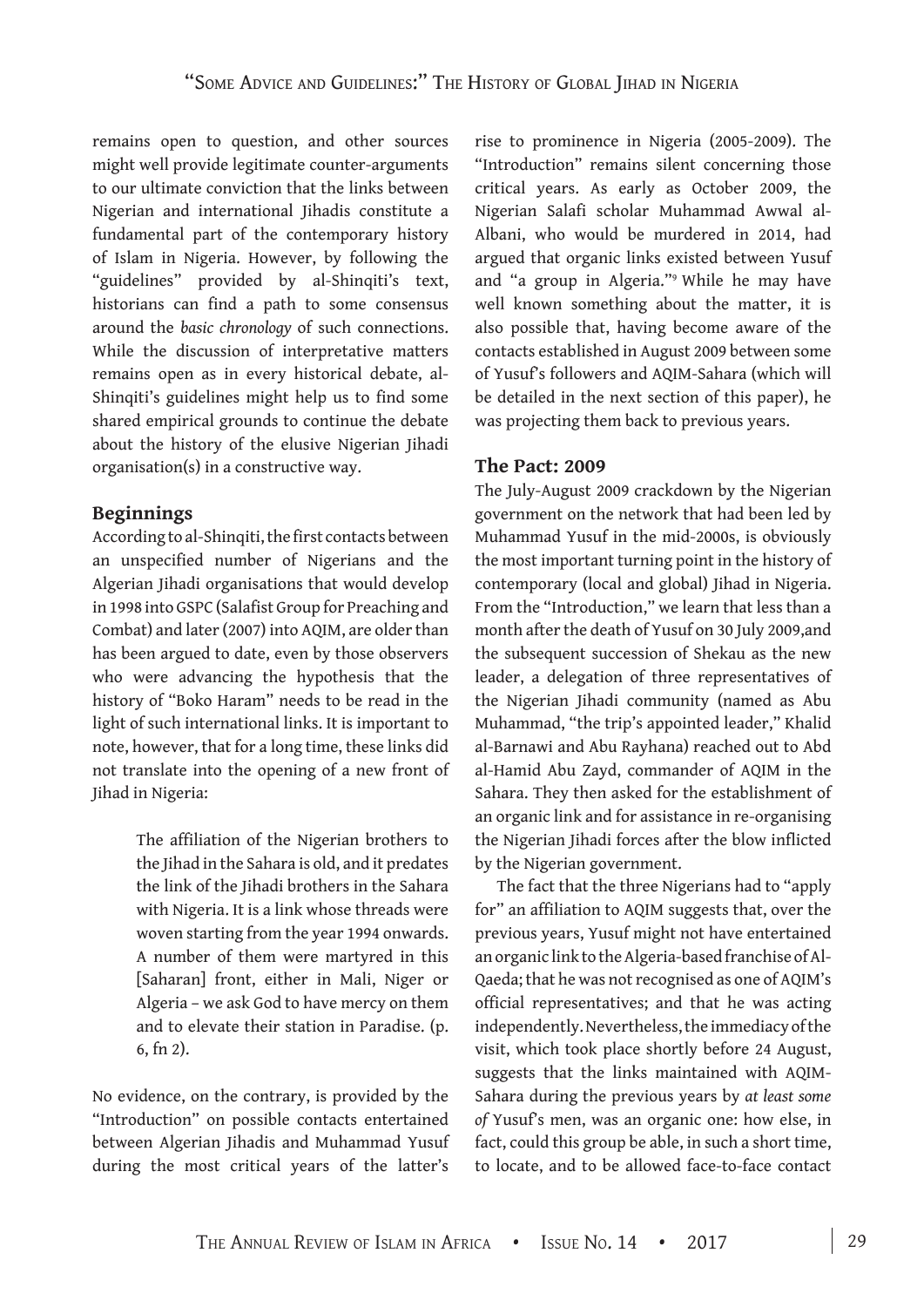with, the leadership of a secretive underground organisation such as AQIM?

After receiving the visitors, Abd al-Hamid Abu Zayd wrote a letter to Abu Mus'ab Abd al-Wadud (Abdelmalik Droukdel), the central commander of AQIM. In his letter, Abu Zayd summarised the requests of the Nigerian delegation, specifying that the three delegates were already well-known to him (*fa-nahnu na'rifuhum ma'rifatan jayyidatan*), as they had previously fought in the *Katibat*  (battalion) Tareq Bin Ziyad, which he personally commanded.

From the full text of Abu Zayd to Droukdel, reported by al-Shinqiti, we learn that the Nigerians had asked the following:

- The establishment of an organic connection between their leader (at the time, Shekau) and the AQIM leadership structure, to be maintained through a middleman in Niger.
- Assistance in the form of cash and weapons.
- Assistance in the form of military training in the Sahara for groups of Nigerian Jihadis.
- Advice on the feasibility of opening a new Jihadi front in Nigeria.

Abu Zayd remained vague on the issue of training Nigerian Jihadis in the Sahara, waiting for a clear directive by Droukdel on the matter. However, he reassured his Nigerian visitors about the possibility of establishing a connection with the leadership of AQIM, saying that the matter was "easy and possible to realise at any time" (p. 2). As for the establishment of a liaison in Niger, he stated that this also would be an easy matter, subject to the following provisos: any liaison would be short-lived; its identity and location were to be kept as secret as possible even among the members of the Jihadi community; and, the matter would never be put in writing in order to prevent the leaking of the secret outside the inner circle of the organisation.10

One week later (10 Ramadan 1430 / 31 August [appearing as September — probably a mistake — in our text] 2009), Droukdel responded to Abu Zayd with a letter, a long section of which is also

reported in al-Shinqiti's "Introduction." In his response, Droukdel seemed to incline towards delegating to his Saharan deputies, as much as possible, the affairs of the new Jihadi franchise south of the Sahara. He confirmed his willingness to support the Nigerian jihadists financially, but stressed that AQIM was undergoing some financial hardship and that the amount to be transferred to the Nigerians would have to be decided by the commander of the Saharan branch. Likewise, he agreed to train Nigerian militants in the ranks of AQIM-Sahara, but delegated the decision about their number, as well as the duration of their stay, to "the brothers who are responsible for the Southern region" (p. 4). Similarly, Droukdel agreed on the establishment of a liaison, but left the exact choice of the location (Niger or elsewhere) to the new partners who would have better knowledge of the territory. Referring to the requests of the Nigerian Jihadists, Droukdel confirmed that the easiest one to satisfy was the provision of weapons; however, he postponed any decision about the exact nature and number of weapons to be delivered, to a forthcoming consultation with the treasurers of the organisation.

The Emir of AQIM then referred to the last, and perhaps the most important, of the "questions from Nigeria" transmitted through Abu Zayd. He started his answer by expressly discouraging the Nigerian delegation from prematurely declaring a Jihad against the Nigerian state without the necessary preparation and without consultation with the global leadership of the Jihadi community. The Nigerian Muslim community, argued Droukdel, had to embrace gradually the ideology of the Jihadists, and the latter had to prepare militarily before starting an open war. But if the Nigerian brothers, continued Droukdel,

> …want to start their Jihad, we cannot but bless their decision, while at the same time advising them to concentrate on specific operations in major urban centres, targeted at the leaders of crime [i.e., top government institutions], at western expatriates and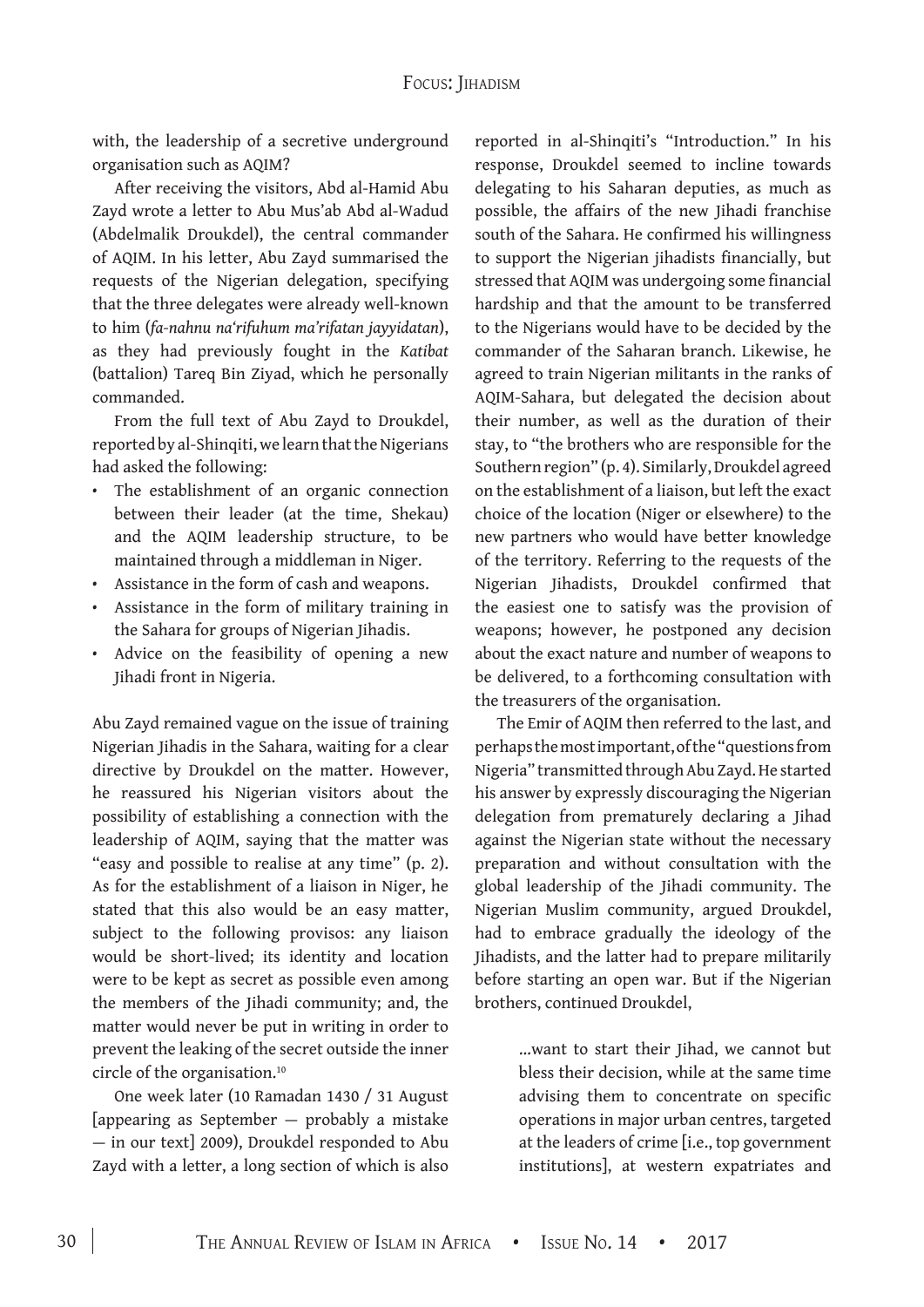at the organisations devoted to spreading Christianity amongst the Muslims; all of this while carefully avoiding to expose the Muslims and the weaker members of society to any risk (p. 4).

Following this exchange with his senior, Abu Zayd came to define an agreement with the Nigerian delegation, which he formally stipulated in a new document dated 26 Dhu'l Hijja 1430 (13 December 2009), addressed personally to Abu Bakr Shekau as "my representative" (*mumaththili*). The agreement stated the following:

- the number of Nigerians to be trained by AQIM-Sahara was not to be subject to any limitation in number;
- the number of Nigerians who would return to their country of origin after training was set at a specific limit (which, however, al-Shinqiti prefers to keep confidential);
- the expenses of their journeys were to be taken charge of by AQIM-Sahara;
- the trainees would be bound to obedience to their trainers;
- the specific mandate of the man in charge of the Nigerian trainees was defined in detail;
- and a number of other points that al-Shinqiti prefers to omit.

In sum, AQIM had welcome the new partnership with the Nigerian Jihadi group led by Shekau, but had tried to put in place some measures that would allow the Algerian leadership to keep control of its new sub-Saharan franchise. The second of the points above (the limitation of the number of trainees who would go back to Nigeria) is particularly interesting, as it suggests that AQIM's primary goal was to use the contact in Nigeria to fill its ranks with additional military manpower, and not to open a new front of Jihad.

## **Logistic Support: 2010-2011**

The pact established between AQIM-Sahara and the Nigerian Jihadis, with the blessing of AQIMcentral, seems to have worked for some time:

And thus, droves of youth from Nigeria started to reach the Sahara in order to undergo training, coming in tens. In the Sahara, these brothers would receive training and be sent back, while the Nigerian brothers who had previously been part of the cadres [of AQIM] in the Sahara, also returned there, being subsumed under the overall leadership of Abu Bakr Shekau (p. 6).

Besides the military training, some form of financial assistance was also provided during the same years. As a witness to this, al-Shinqiti cites the text of a brief letter from Droukdel to Abu Zayd, dated 23 Rajab 1431 (5 July 2010), in which the leader of AQIM had instructed his Saharan deputy to send "the Nigerian brothers" the sum of 200,000 euro and added that he was "looking into the possibility of adding [to this sum]" (p. 6).

Weapons were also transferred to the Nigerian group, probably through the middlemen operating in Niger. For example, al-Shinqiti mentions that the weapons stolen by AQIM from the Mauritanian army during the September 2010 battle of Hassi Sidi, in which al-Shinqiti had personally participated, were transferred to the Nigerians. The latter had also contributed to the battle of Hassi Sidi with a contingent of more than twenty men, out of a total of eighty-one Jihadists participating in the attack. By 2010, the "Nigerian unit" had already become one of the biggest of AQIM, and was being used primarily, as per Abu Zayd's original plan, to carry out operations in the Saharan front.

On 28 Shawwal 1431 (10 October 2010), Shekau wrote a long letter to his "uncle" Abu Zayd, thanking him for the support. The letter, whose full text is provided by al-Shinqiti in the "Introduction" (pp. 7-10), already shows some sign of Shekau's characteristic, grotesque style, which would become a veritable signature of the Nigerian Jihadi leader through the videos he would release during the following years. Shekau's unnecessary display of learned references to the canonical texts of Hadith, and his disproportionately verbose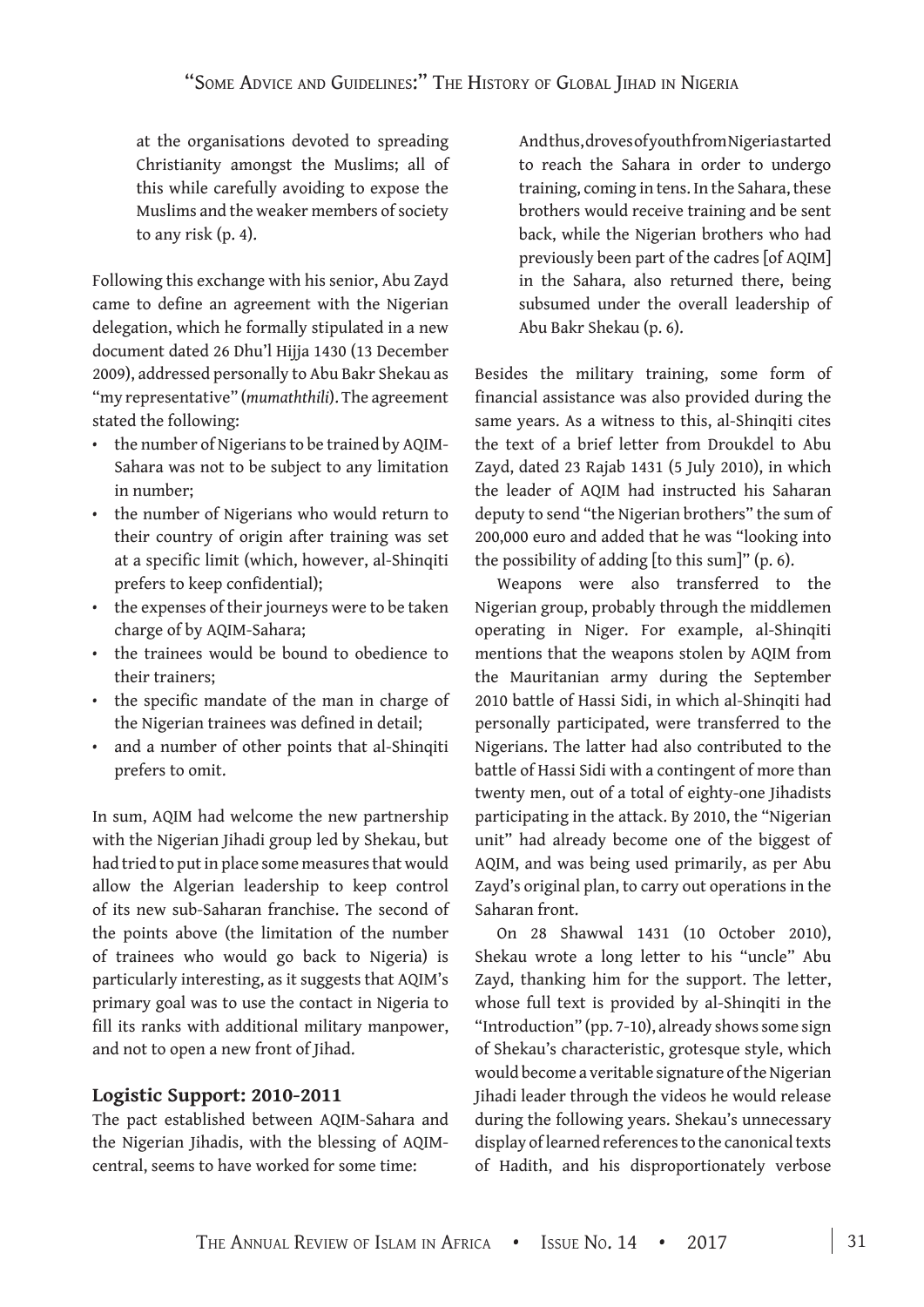#### Focus: Jihadism

conclusive prayers, stand in sharp contrast to the eloquent but essential literary style of all the other epistles appearing in the exchanges reported by al-Shinqiti. Turning what was supposed to be a devoted letter of thanks to a superior into an impromptu mosque sermon, Shekau's style must have sounded deeply irritating to Abu Zayd.

From the preceding discussion, we can conclude that for about two years, the Nigerian Jihadi group led by Shekau tried to promote itself as a sub-Saharan partner of AQIM, through the mediation of AQIM-Sahara. Operations such as the 2010 Christmas Eve bombings in Jos (which targeted Christian areas), the kidnappings of westerners McManus and Lamolinara (May 2011), the bombing of the Abuja police headquarters (June 2011), the bombing of the UN headquarters in Abuja (August 2011), and the bombing of churches in Madalla (December 2011), are clearly in line with the instructions sent by Droukdel to his Nigerian partners. The AQIM leaders certainly observed these developments with keen interest. At the same time, however, they maintained a cautious stance, for reasons that are quite easy to understand. The letter from Shekau had already displayed signs of his unstable personality and of his unreliable character. And more importantly, the opening of a new front of all-out Jihad was not considered to be a priority by al-Qaeda at the time, for it carried the risk of draining its resources and further fragmenting its already loose sub-networks.

#### **The Rift**

And this state of affairs went on, with delegations [of Nigerians] coming [to the Sahara], receiving training and travelling back with weapons, money and logistic support. This, until some issues started to be raised about Abu Bakr Shekau, in particular concerning his sanctioning of the confiscation of the properties of the Muslim commoners, on the grounds that they had chosen to live under the government of the unbelievers (p. 10).

The unhappiness of the Nigerian Jihadists loyal to AQIM with the extremism of Shekau, was raised very early, while the logistic coordination between AQIM-Sahara and the Nigerian Jihadists, described above, was still taking place. Already towards the end of the year 1431 (2010), Shaykh Abdallah Abu al-Hasan al-Shinqiti, a Mauritanian scholar of AQIM, wrote to Shekau stating his views on the controversial points of the latter's interpretation of the Salafi canon on *takfir* ("declaration of unbelief") (p. 10). Shekau, however, "did not benefit from this letter, continued to declare the properties of Muslims as a legitimate booty of war, and the first signs of deviancy and extremism started to appear from him, while being opposed by a group belonging to the inner circle [of the organisation]" (p. 10). Abu al-Hasan al-Shinqiti's letter had been prompted by an earlier critique of Shekau, written as a full-length treatise by a Nigerian, Abu Muslim al-Ibrahimi, whom the author of the "Introduction" mentions as *Shaykh,*  describing him as "one of the exemplary seekers of knowledge in the Jihadi trend" (p. 10, fn. 2). Al-Ibrahimi, believes the author, was later killed by Shekau around the year 2012. A long citation of al-Ibrahimi's treatise, which was titled *Tanbihat muhimma 'ala akhta' man khalafa al-a'imma wa- 'stabaha dima' wa-amwal al-umma,* is also included in the "Introduction" (pp. 10-11, fn. 3). In this fragment, al-Ibrahimi laments the extremism of Shekau, while claiming his adherence to the path of "the moderates" (*al-munsifin*).

The polemical engagements between the "moderates" loyal to AQIM's vision and the "extremists" loyal to Shekau extended over a relatively long period of time and was even brought up to the top levels of AQIM. On 22 Dhul-Hijja 1432 (18 November 2011), the supreme Qadi (legal authority) of AQIM, Shaykh Abd al-Rahman Ishaq, had to intervene in the dispute by writing an epistle in support of the position of al-Ibrahimi and his group.

By the end of 2011, the ideological rift between the two Nigerian Jihadi groups (the would-be *Ansaru,* loyal to AQIM; and Shekau's group, more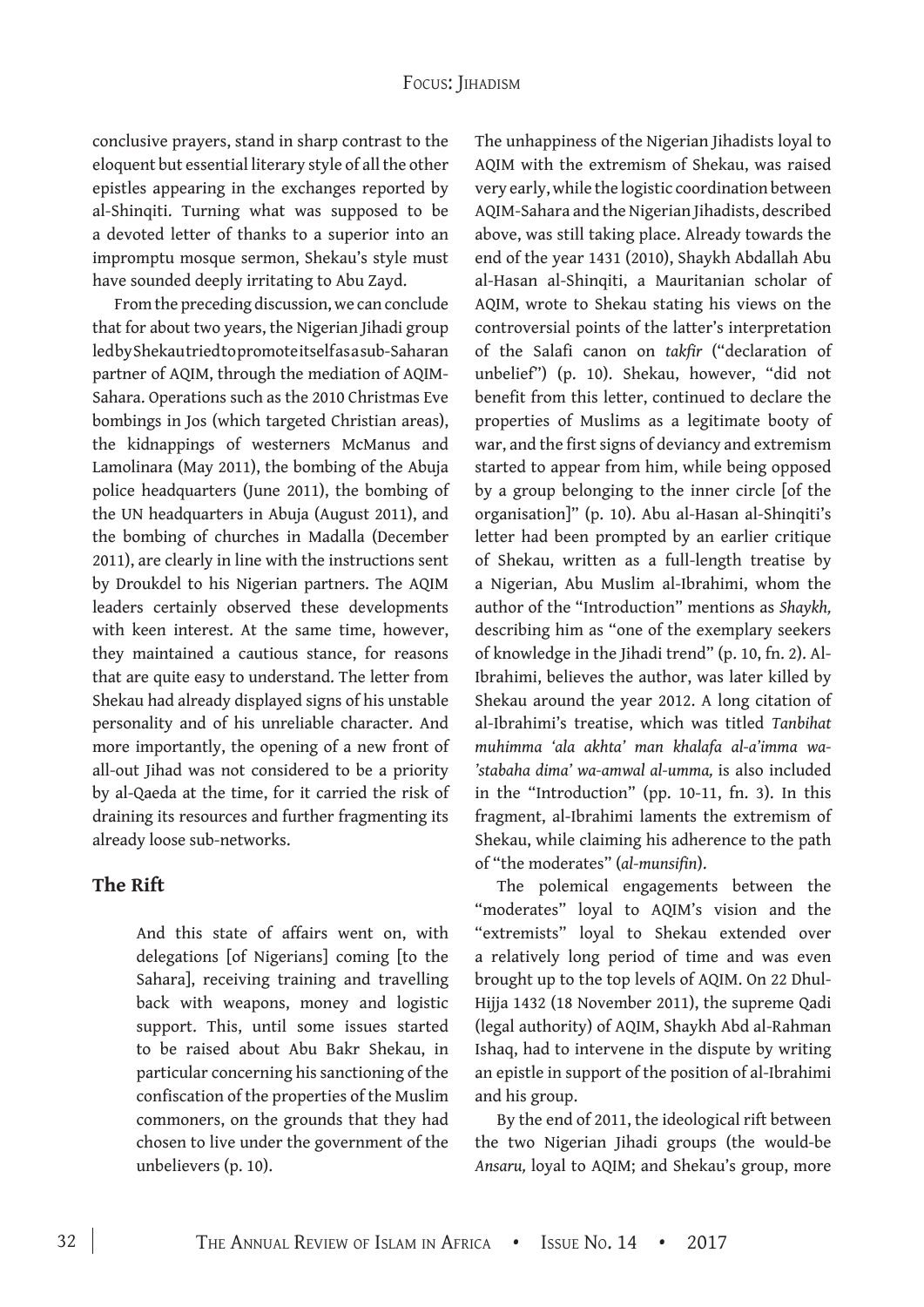extreme) had become irreversible. In the words of the author of the "Introduction," "the matter culminated in the decision of those who rejected Shekau's extremism to separate from him and to withdraw from his group, so that some of them could form a new group" (p. 12). Many of the latter – continues al-Shinqiti – would be eventually killed by Shekau.

The differences between the two groups translated immediately into the adoption of different strategies. The January 2012 bombings in Kano, in which over two hundred people, mainly Muslim civilians, lost their lives, bear the signature of Shekau's new strategy and indicate that by then, AQIM had virtually lost control over a large part of the Nigerian Jihadi landscape. After all, Droukdel's original guidelines sent in 2009, had been very clear: yes to attacks on high-profile government targets, western expatriates and symbols of Christian presence in Muslim areas; no to the targeting of Muslim civilians which would alienate the Muslim masses from the Jihadi project.

After the above review of the history of the relationship between AQIM and the Nigerian Jihadis, al-Shinqiti's "Introduction" to al-Bulaydi's treatise concludes with the long text (pp. 12-18) of a final letter from a delegation representing the Nigerian Jihadis who were disaffected with Shekau's extremism. Al-Bulaydi would eventually respond to this letter with his "Religious Advice and Guidelines to the Nigerian Jihadists." In his treatise (which we will not discuss here), al-Bulaydi would attempt to strengthen the "moderate" position of the "defectors," by providing theological justifications for their stance.

The letter to al-Bulaydi is signed by eleven men, all Nigerians. Their *nisba-*s (*al-Kashinawi,* from Katsina; *al-Ukinawi,* from Okene; *al-Kanawi,* from Kano; *al-Yarwawi,* from Maiduguri; *al-Bawshawi,* from Bauchi) show that the organisation included a diverse leadership representing several northern Nigerian states. Their titles (Army General; Commander-in-chief of the northern Region; Commander of the Tariq Bin Ziyad Battalion;

Commander of the al-Bara' bin Malik Battalion; Commander of the Nur al-Din Battalion; Member of the Council for Research and Fatwas; Member of the Shura Council; Leader of the Department for Guidance and Propagation; Commander of the Mus'ab bin 'Umayr Battalion) indicate that the organisational structure of the group was quite sophisticated. The letter, addressed to Shaykh Abdallah al-Shinqiti, is not dated. According to the author of the "Introduction," it was written at the beginning of the year 1433 (end of 2011). As it starts with the greetings for Eid, which fell at the beginning of November 2011, it was probably written before the end of the month of November.

Once again, the letter starts by claiming to represent the point of view of a "moderate path" (*al-minhaj al-mutawassit al-qawim*) in Salafi-Jihadi thought. Conversely, the extremism of Shekau is understood as emanating from an alternative set of references within Salafi-Jihadi literature. In the letter, the delegation makes reference to Shekau's position that, when it comes to issues of *shirk alabkar* (major polytheism), the excuse of ignorance (*al-'udhr bil-jahl*) cannot be applied, and argues that Shekau was drawing on a set of sources which included the writings of the Saudi scholar Ali al-Khudair, and those of Diya' al-Din al-Qudusi (a pseudonym used by an author of Salafi-Jihadi literature). Those sources were being used by Shekau to apply too loosely the principle (drawn from the *Nawaqidh al-Islam,* a brief text written by the eponym of the Wahhabi school), according to which "whoever does not declare an unbeliever to be an unbeliever, is himself an unbeliever." By loosely applying this principle, Shekau is accused of arriving at the paradox of declaring even Yusuf, the deceased founder of the group, as an unbeliever, for having refused to declare the Nigerian Muslim masses as unbelievers on the basis of their failure to denounce the Nigerian government as such. Showing a remarkable awareness of the developments in the Jihadi landscape of Algeria, the letter adds that it seems "as if Shekau was schooled by al-Zouabri," the former leader of the GIA (Groupe Islamique Armé), who in the 1990s,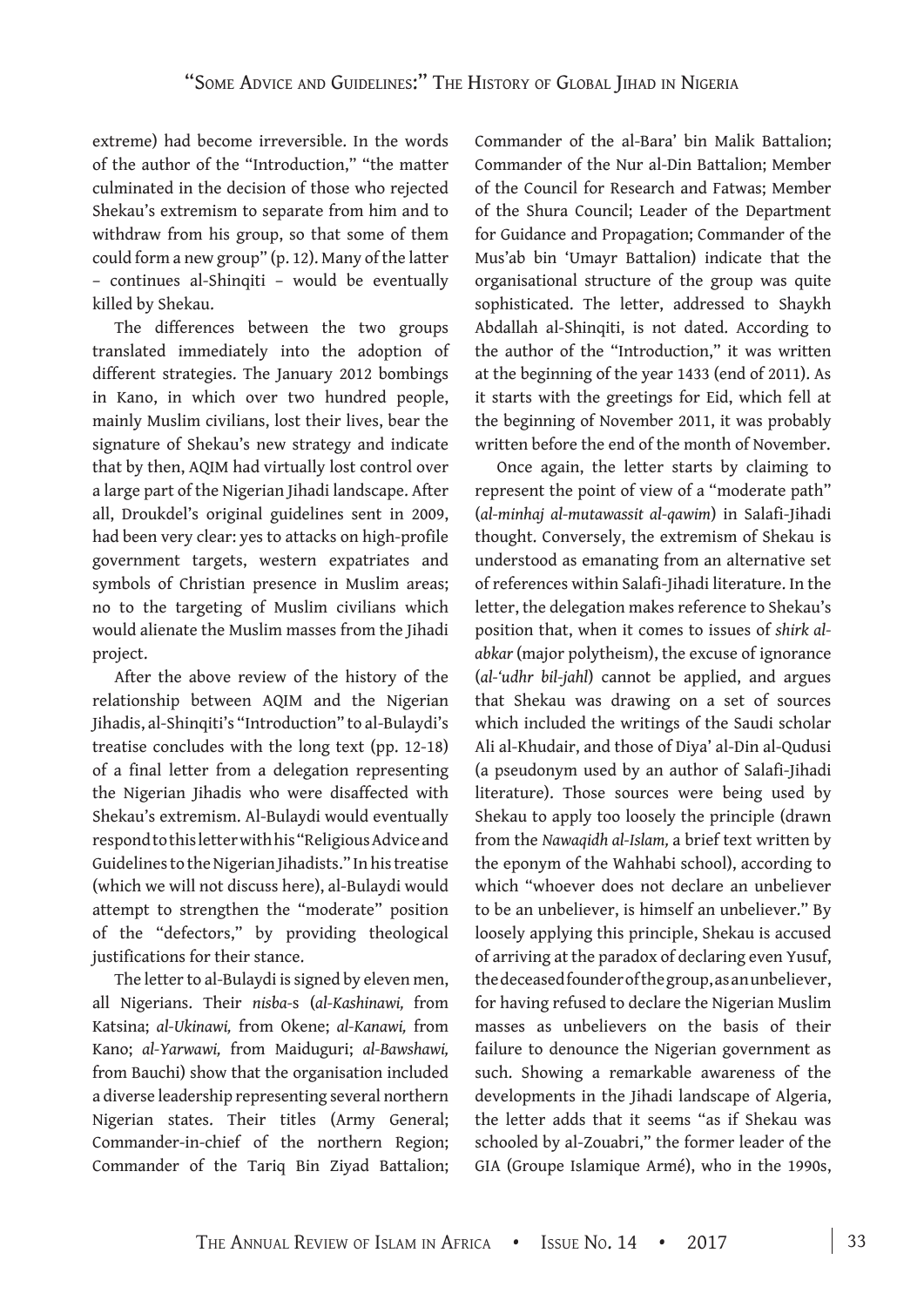had been rejected for his extremism by the wouldbe founders of AQIM.

Shekau *–* adds the delegation *–* kills all the Jihadists who disagree with his decisions, and confiscates the weapons of those whom he considers to be insubordinate (p. 14). Underlying the letter is a subtle but clear sub-text that suggests that its authors were developing the suspicion that Shekau was, consciously or unconsciously, doing the work of the intelligence agencies trying to undermine al-Qaeda's plans in Nigeria. While AQIM had advised caution and good preparation before opening new fronts of Jihad, Shekau's actions were characterised by "improvisation in military matters" (p. 16). While AQIM wanted to capitalise on the mobility of the members of the Jihadi constituencies under its control to strike globally, Shekau strictly controlled the movements of his followers and prevented "any member of his group from traveling to other lands of Jihad like Somalia and Algeria" (p. 15). While AQIM, in its earlier advice to the Nigerian Jihadists, had prioritised a long-term strategy based on learning and consultation, Shekau systematically alienated the scholarly elite and the founding fathers of the group, to the point that "we are not aware of the existence, amongst those who are close to him, of any of those who used to be renowned for their teaching or their zeal in search for knowledge" (p. 15). While AQIM had called for a strategy of soft propaganda intended at gradually drawing the Muslim masses towards sympathising with the Jihadi camp, Shekau's actions were leading to diametrically opposite results: the Jihadi community in Nigeria was fragmenting into a number of competing factions, and many former members were abandoning Jihad altogether out of disillusionment; at the same time, the Muslim masses were starting to incline towards the *Murji'ites* (i.e. the religious scholars who oppose Jihad), for they had lost their confidence in the religious legitimacy of the Jihadi organisation (p. 16).

As if all of these issues were not enough, while AQIM had indicated the need to implement a strict respect for the rule of secrecy among the members of the inner circle, Shekau was allowing the secrets of the organisation to be disclosed to outsiders:

> …he has uncovered the secrets and torn apart the veil… And in addition to that, he has released three recordings called *al-Bayan al-kamil* ["The full explanation"], in which he spared no effort to bring everything to light! These recordings are now in the hands of the tyrant [i.e., the Nigerian security]!! And as a consequence of this, we had to forfeit some of our plans, and some of our leaders were arrested by the tyrants… (p. 15).

### **Conclusion: Boko Haram as a failed al-Qaeda story**

The epistolary exchanges discussed in this paper unveil a history of intense interaction between a community of Nigerian Jihadists and the Saharabased branch of al-Qaeda, which took place between 2009 and 2011. This interaction was part of a longer history of contacts established as early as the mid-1990s. Today, it is hard to deny that an embryonic base of the global Jihadi movement existed in Nigeria well before the 2009 crackdown on Muhammad Yusuf, and we believe that it is only by taking this fact seriously, that the successive history of global and local manifestations of Jihadism in Nigeria can be understood. This does not mean, however, that the "Boko Haram phenomenon" should be seen as the *linear* outcome of the penetration of al-Qaeda in the Nigerian landscape. Al-Qaeda's experience in Nigeria was marked by discontinuities and hesitations more than by linearity and resoluteness. The most famous contemporary international Jihadist organisation (at least before the emergence of the Islamic State) did not enter an empty Nigerian arena. Instead, it met a multiplicity of local forces that collectively shaped the development of the elusive phenomenon that has come to be known by the world as "Boko Haram." Moreover, the path threaded by al-Qaeda in the Nigerian arena also crossed, unavoidably, those of other global